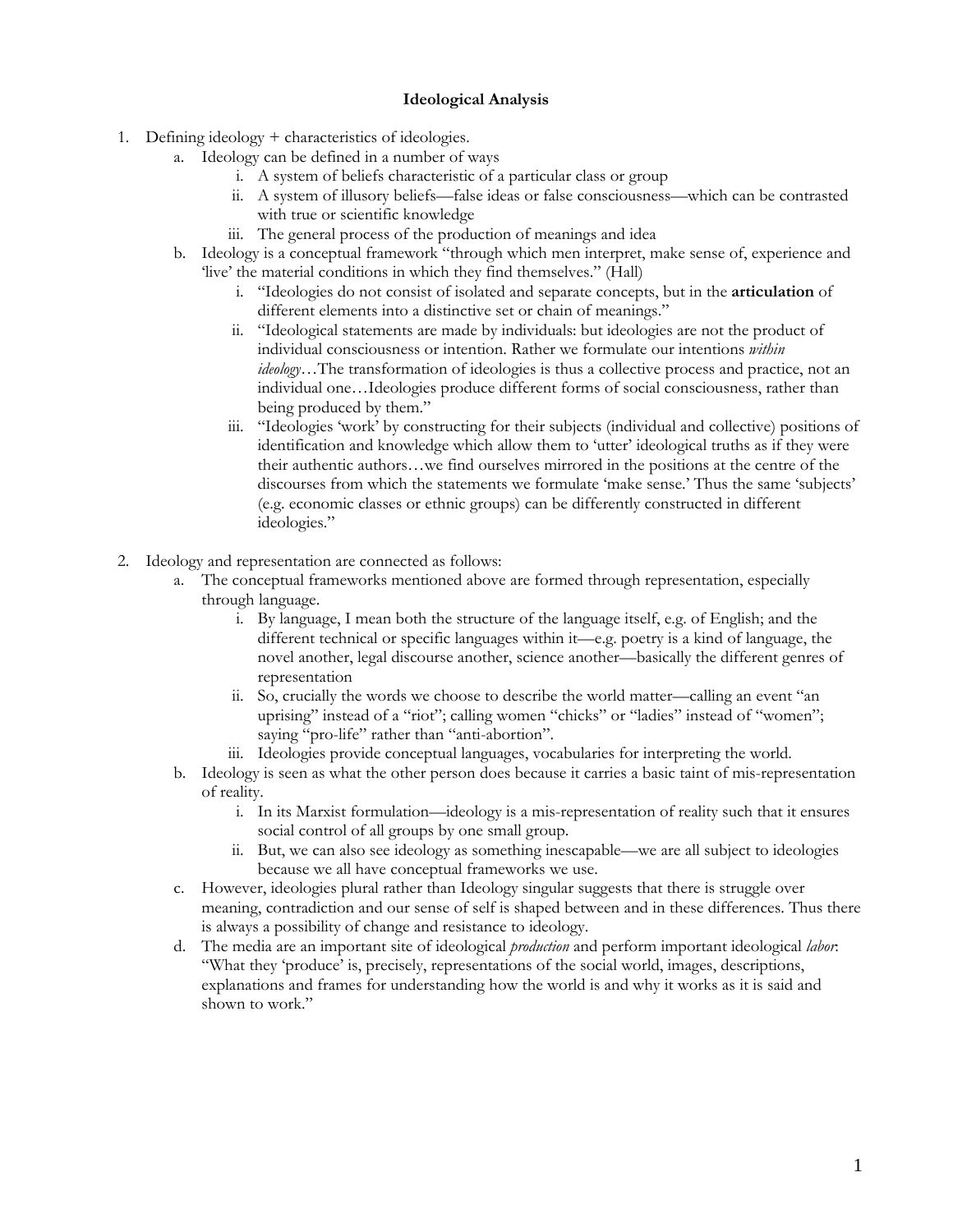- 3. Ideology is a concept from Marxism and has different meanings in different types of Marxist thought
	- a. Classical Marxism: Classical Marxist theory sees society in terms of a base/superstructure model:
		- i. Marxist approach sees society as a complex interrelationship among different practices and institutions.
		- ii. Classical Marxist theory sees society in terms of a base/superstructure model.
			- 1. The material or economic base is the primary and crucial organizing factor of a human society (its mode of production), Fundamental class identities, alliances, material interest are established at this level of social organization—who controls, owns, profits from, works within the basic mode of production $\rightarrow$ class divisions
			- 2. The superstructure is determined by this base. It includes the arrangement of political and legal systems, culture, ideology or belief systems like philosophy, religion, morals. The superstructure is not only organized in line with the interests of the ruling class but also functions to sustain and perpetuate the dominant mode of production.
		- iii. So, cultural artifacts are seen as primarily reflecting dominant class interests.
			- 1. All readers/viewers/consumers of cultural artifacts are exposed to these interests and agree to them no matter what their own position in society.
			- 2. Other sets of meanings and beliefs are rarely if ever aired.
			- 3. Everyone is fluent in dominant ideology whether or not it serves their interests.
		- iv. Usefulness as an analytic tool
			- 1. A classical Marxist approach is not very helpful, since in this view, changes in meanings would require change in modes of production because culture is purely determined by the material base—the only model of change is revolution: overthrow of the ruling class and taking control of the means of production.
			- 2. It takes only class as an analytic category—does not directly account for race, gender, sexuality, culture etc.
			- 3. Classical Marxism also has a hard time accounting for the pleasure that people find in cultural texts without dismissing them as "cultural dupes" or victims of false consciousness.
	- b. Althusser and Gramsci's revision of classical Marxism
		- i. Alternatives to classical Marxism are more useful since these stress the existence of:
			- 1. Contradictions within society
			- 2. Multiple, competing, contradictory ideologies
			- 3. Complex processes by which individuals assume different positions/roles in relation to their social world, e.g. hailing/interpellation, identification etc..
			- 4. The relative autonomy of culture (superstructure) from the economic (base)
		- ii. Alternative methods of ideological analysis that stress contradiction lead us to focus on audiences rather than just producers, and to ask if a particular cultural text is an open text or a closed text.
		- iii. The concept of hegemony:
			- 1. Does account for resistance to dominant ideologies.
			- 2. Sees societies as sites of struggle for power, not its imposition
			- 3. Hegemony, dominant bloc, consent, "common sense":
				- a. The move from capital/labor to dominant/subordinated
					- i. can look at something other than class
				- b. victories and losses are temporary
					- i. constant process of re-winning consent and negotiation
					- ii. positions and identities are temporary and are the result of articulation
		- iv. Popular culture as an important site for struggle